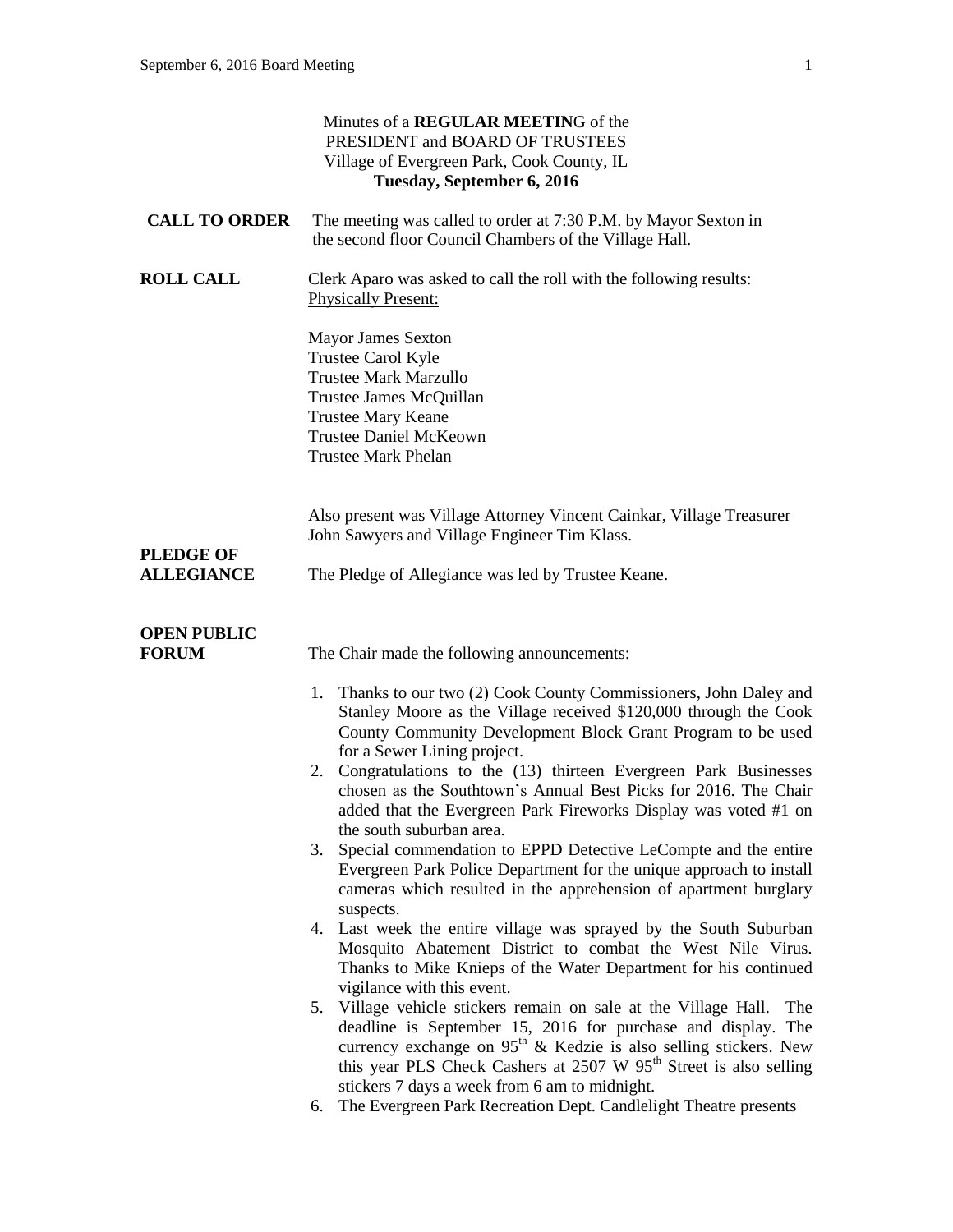"A NIGHT OF ONE ACT PLAYS" at the Senior Center on Saturday, September 10 at 7:00 p.m. and a matinee on Sunday, September 11, 2016. Tickets are available at the Community Center.

- 7. On Sunday, September 11, 2016 Evergreen Park's own, Perry Danos, and his Band Back Street, will give a free concert at 6:00 p.m. at our new Park. Katie Sullivan will perform as the warm up band at 5:00 p.m. This event is sponsored by Haggerty Car Dealership. Everyone is encouraged to bring blankets and enjoy this great free concert musical concert.
- 8. The brand new Carson's is celebrating its Grand Opening on Wednesday, September 14, 2016 at 7:00 a.m. Carson will present a promotion to help fund the new senior mini bus.
- 9. The new Village urban farm has produced over 1,360 pounds of fresh vegetables and fruit for EP the food pantry. Special thanks to Gavin Yeaman and Jim Nowicki from the Street Division of Public **Works**.
- 10. The Village of Evergreen Park will host the annual Hot Rod Classic Car Show at Yukich Field on Friday, September 23, 2016 from 3-10 p.m. proceeds benefit the March 4 Meg.
- 11. Farmers Market continues on Thursdays from 7:00 am- 1:00 pm at Yukich Fields.
- 12. Queen of Martyrs has asked for and received additional parking during their annual Martyrs Fest on September 23, 24, and 25, 2016.
- 13. The EP Fire Department will begin hydrant flushing this week.

#### **OPEN PUBLIC**

**AUDIENCE** NONE.

#### **REGULAR**

**AGENDA** Motion by Trustee Phelan second by Trustee Kyle to waive the reading of the minutes of the August 15, 2016 Regular Meeting by the President and Board of Trustees and approved as presented was passed by unanimous voice vote and so ordered by the Chair.

## **RESOLUTION**

**NO. 21-2016** Motion by Trustee Marzullo second by Trustee McQuillan, to approve **Resolution NO. 21-2016** with expenditures of the General Corporate Fund of \$ 526,302.42 and the Sewer and Water Fund in the amount of  $$308,993.52$  and the 95<sup>th</sup> Street TIF Fund,  $$184,373.75$  and the Capital Improvement \$1,465.00 and the Self Insurance Fund, \$ 6,233,52 and the Street Bond Fund \$ 23,430.00 for a total of \$ 1,050,798.21. Upon roll call, voting YES: Trustees Kyle, Marzullo, McQuillan, Keane, McKeown and Phelan; voting NO: NONE. The motion was passed and so ordered by the Chair.

### **WATER COLLECTORS**

**REPORT** Motion by Trustee McKeown second by Trustee Phelan to approve the Water Collector's report in the amount of \$ 712,967.18 for August 2016 for information and file. The motion was passed by unanimous voice vote and so ordered by the Chair.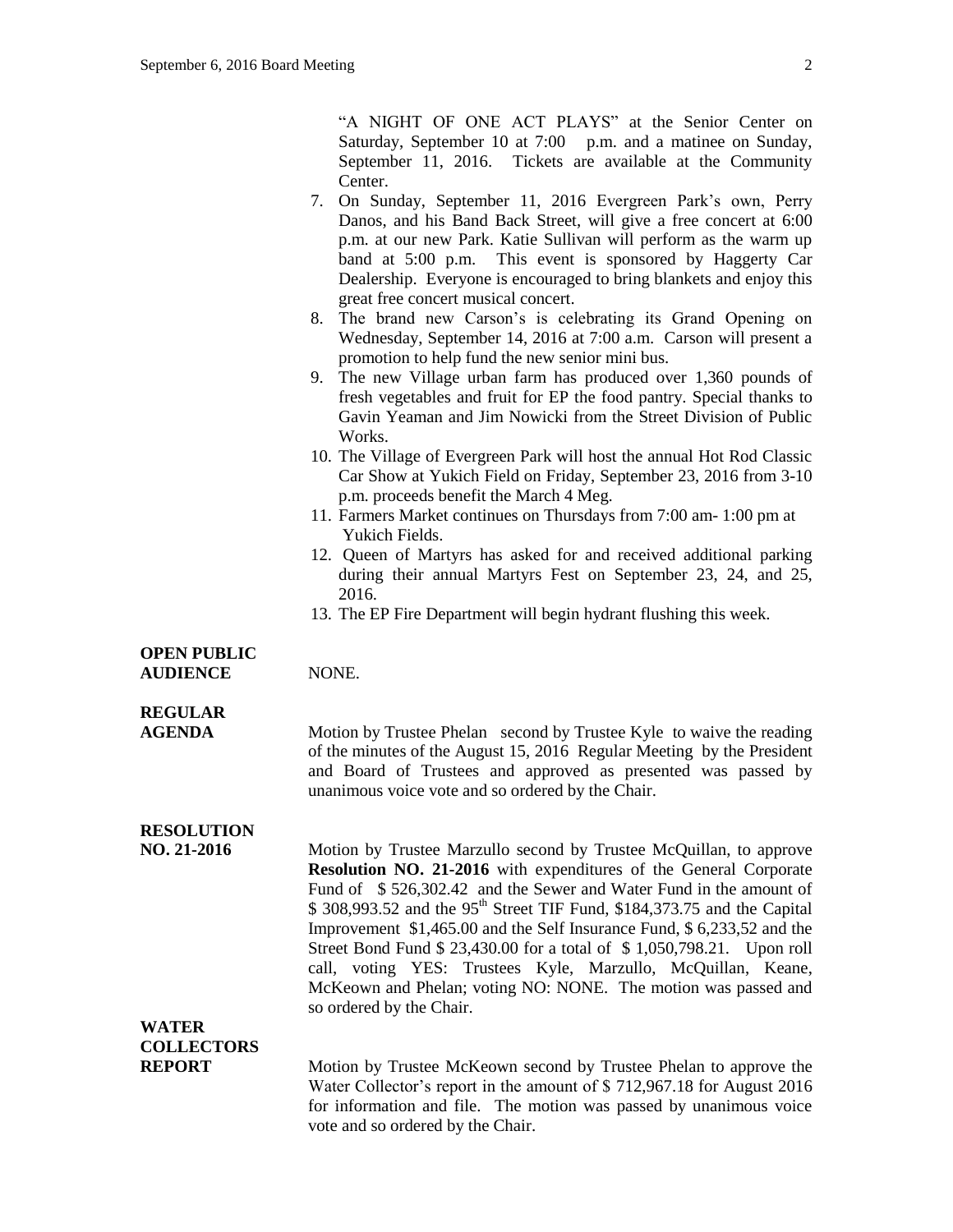## **COLLECTORS**

**BUSINESS** 

**REPORT** Motion by Trustee McQuillan second by Trustee Marzullo to approve the Village Collector's report for August 2016 for information and file in the amount of \$ 3,658,302.48. The Chair noted approximately \$1.7 million is property tax. The motion was passed by unanimous voice vote and so ordered by the Chair.

**CERTIFICATES** Motion by Trustee McKeown second by Trustee McQuillan to accept the application for Business Regulation Certificate and License for **METRO LOANS to** operate a title lending short term consumer lending and insurance sales office located at 3148 W. 95<sup>th</sup> Street, and **OXFORD INSURANCE** located next door at 3146 W. 95<sup>th</sup> Street to conduct an insurance sales office in Evergreen Park. Upon roll call voting YES: Trustees Marzullo, McQuillan, Keane, McKeown, Phelan and Kyle; voting NO: NONE. The motion was passed and so ordered by the Chair.

> Motion by Trustee Phelan second by Trustee Kyle, to accept the (3) three applications for Business Regulation Certificate and Licenses for **GENERAL SURGERY (**Suite 406) to operate a general surgery group; **BEHAVIORIAL HEALTH** (Suite 204) to operate behavioral health group and **DERMATOLOGY GROUP** (Suite 301) to operate a dermatology group all located in the Mary Potter Pavilion located at 2850 West 95<sup>th</sup> Street. Upon roll call voting YES: Trustees McQuillan, Keane, McKeown, Phelan, Kyle, and Marzullo; voting NO: NONE. The motion was passed and so ordered by the Chair.

> Motion by Trustee Kyle second by Trustee McKeown to accept the application for Business Regulation Certificate and License for **THRIVE HEALTH AND WELLNESS (NEW OWNER)** to conduct a chiropractic office located at  $3348$  W.  $95<sup>th</sup>$  Street in Evergreen Park. Upon roll call voting YES: Trustees Keane, McKeown, Phelan, Kyle, Marzullo and McQuillan; voting NO: NONE. The motion was passed and so ordered by the Chair.

**ORDINANCE**

**NO. 23-2016** Motion by Trustee Phelan second by Trustee Keane to approve **ORDINANCE NO. 23-2016 "AN ORDINANCE OF THE VILLAGE OF EVERGREEN PARK APPROVING A PURCHASE AND SALE AGREEMENT FOR THE PURCHASE OF THE PROPERTY LOCATED AT 9138 SOUTH KEDZIE AVENUE, EVERGREEN PARK, ILLINOIS." PARK MUNICIPAL CODE."**  The Chair noted the sale price was \$70,000 and it will be demolished for public parking for Thi-Thi's Restaurant. Upon roll call voting YES: Trustees McKeown, Phelan, Kyle, Marzullo, McQuillan and Keane; voting NO: NONE. The motion was passed and so ordered by the Chair.

**ORDINANCE**

**NO. 24-2016** Motion by Trustee McQuillan second by Trustee Kyle to approve **ORDINANCE NO. 24-2016,' AN ORDINANCE OF THE VILLAGE OF EVERGEEN PARK APPROVING A REDEVELOPMENT AGREEMENT FOR THE REDEVELOPMENT PROJECT**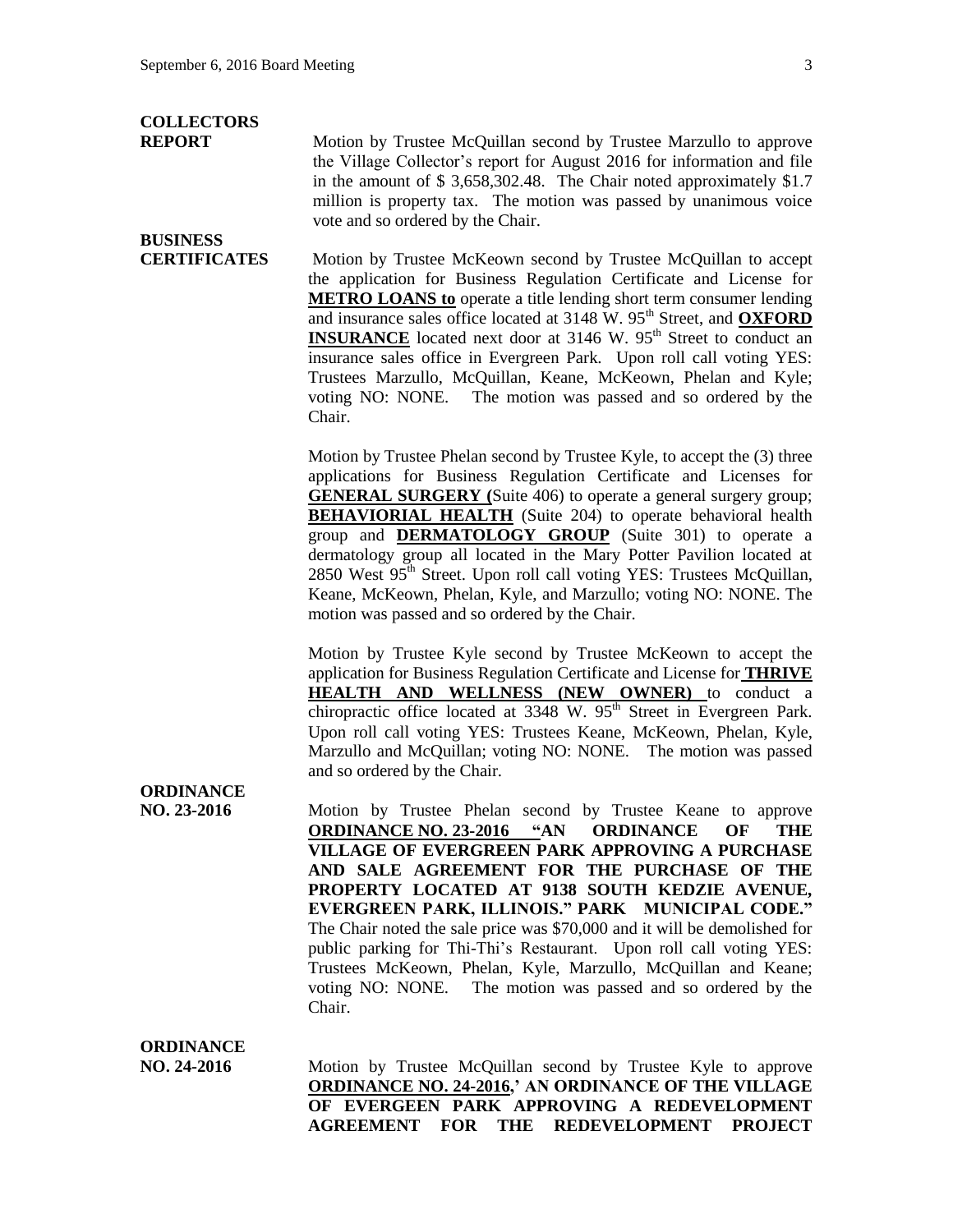**LOCATED AT 2852-2958 WEST 95TH STREET IN THE VILLAG OF EVERGREEN PARK 95TH STREET REDEVELOPMENT PROJECT AREA, AND APPROVING A NON-EXCLUSIVE PROJECT AREA, AND APPROVING A NON-EXCLUSIVE PARKING EASEMENT DEDICATION FOR THE PARKING LOT LOCATED AT 2942-2946 WEST 95TH STREET."** Upon roll call voting YES: Trustees Phelan, Kyle, Marzullo, McQuillan, Keane, and McKeown; voting NO: NONE. The motion was passed and so ordered by the Chair.

#### **RESOLUTUION**

**NO. 7-2016** Motion by Trustee McQuillan second by Trustee Kyle to approve **RESOLUTION NO. 7-2016 "A RESOLUTION OF THE VILLAGE OF EVERGREEN PARK AGREEMENT TO INDEMNIFY THE STATE OF ILLINOIS FOR PHOTO ENFORCEMENT EQUIPTMENT ATTACHED TO IDOT FACILITIES.** "Upon roll call voting YES: Trustees Kyle, McQuillan, McKeown and Phelan; voting NO: Trustee Marzullo and Trustee Keane. The motion was passed and so ordered by the Chair.

### **PROCLAMATION CONSTITITUION**

**WEEK** Motion by Trustee Phelan second by Trustee Marzullo to approve the proclamation, " **PROCLAIMING THE WEEK OF SEPTEMBER 17- 23, 2016 AS CONSTITUTION WEEK IN THE VILLAGE OF EVERGREEN PARK, ILLINOIS."** The motion was passed by unanimous voice vote and so ordered by the Chair.

## **CHRISTMAS WITHOUT CANCER**

**5K RUN** Motion by Trustee Keane second by Trustee Kyle to approve the request for the annual Christmas Without Cancer 5K Run/Walk to be held on Saturday, October 1, 2016 at 9:00 a.m. Upon roll call voting YES: Trustees Marzullo, McQuillan, Keane, McKeown, Phelan and Kyle; voting NO: NONE. The motion was passed and so ordered by the Chair.

#### **FIRE DEPT NEW AMBULANCE**

Motion by Trustee McKeown second by Trustee McQuillan to approve Evergreen Park Fire Chief Ron Kleinhaus request for a new ambulance. This is an emergency request due to the engine blow up on the old ambulance. This is a scheduled budgeted item and takes ninety (90) days from the specialty company, Fire Services from St. John's Indiana. The cost is \$ 152,987.00. The Chair noted this would have been replaced in the new budget and the Fire Department does have ambulance back up. Upon roll call voting YES: Trustees McQuillan, Keane, McKeown, Phelan, Kyle and Marzullo; voting NO: NONE. The motion was passed and so ordered by the Chair. **ENGINEER'S REPORT** Mr. Klass had no report.

# **ATTORNEY'S**

**REPORT** Attorney Cainkar had no report.